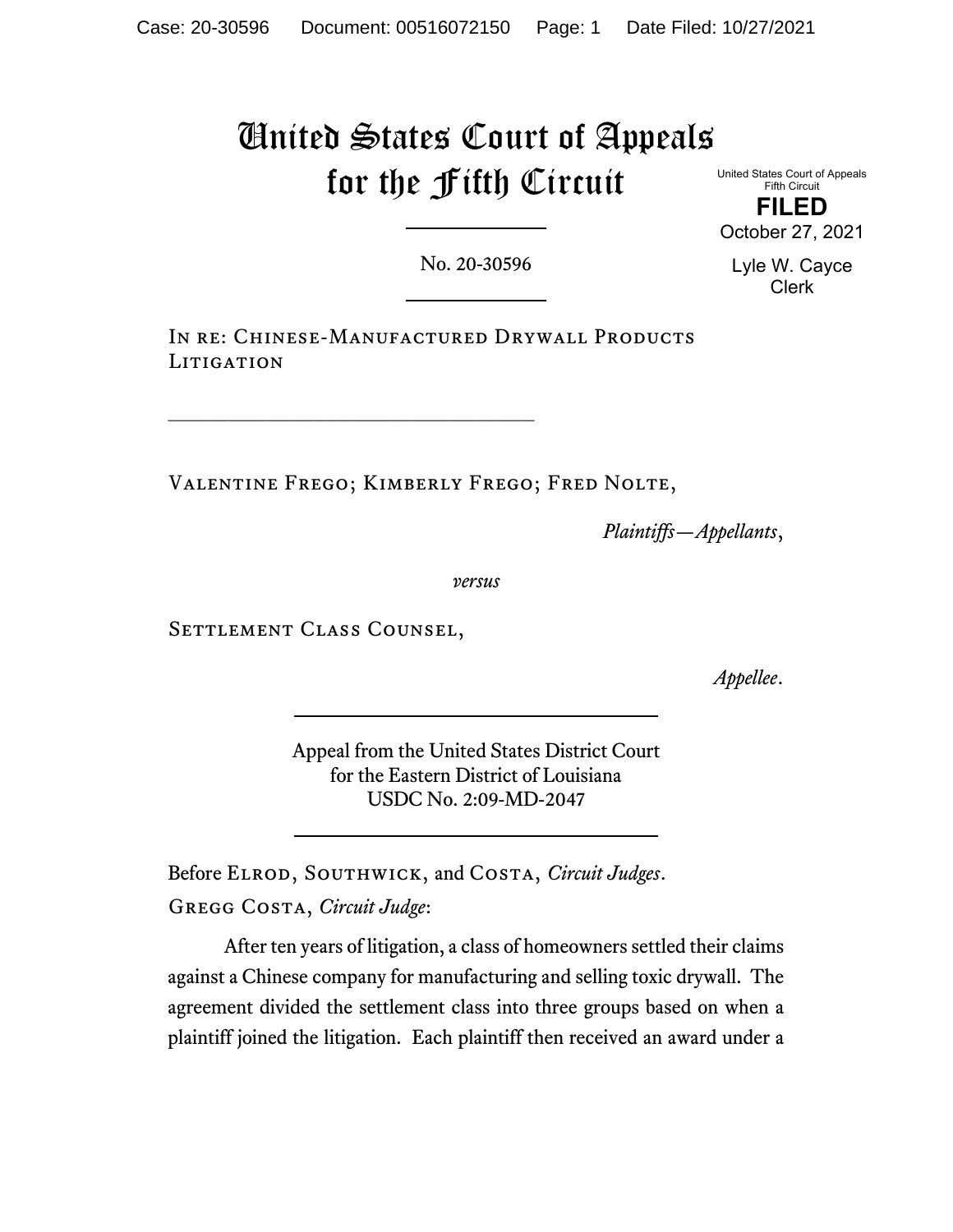formula that considered, among other factors, the group to which they belonged.

Three of those plaintiffs, unhappy with their award, appeal to this court. Their complaint is that the lawyers for the settlement class placed them in the wrong plaintiff group and the district court did not fix the error. Had they been correctly classified, their recovery would have been much greater. But the class settlement waived a plaintiff's right to appeal an award determination beyond the district court, so we must dismiss.

# **I.**

Between 2004 and 2006, the rebuilding efforts following Hurricanes Katrina and Rita combined with the Florida housing boom to create a severe shortage of domestic drywall. In response to the shortage, builders along the Gulf and Atlantic Coasts resorted to importing drywall from China. But that drywall soon damaged the homes where it was installed. It gave off foul odors, corroded internal electrical wiring, and damaged home appliances.

Litigation ensued, with affected homeowners suing up and down the drywall supply chain in state and federal courts. The federal cases were consolidated for pretrial matters into a multidistrict proceeding in the Eastern District of Louisiana. The district court appointed a Steering Committee to, among other roles, conduct classwide discovery, pursue settlement options, and communicate with plaintiffs and their counsel.

Most complaints focused on two defendants—Taishan and Knauf both of whom manufactured drywall in China and sold it in the United States. To simplify the litigation, the Steering Committee grouped individual complaints into a series of consolidated complaints based on the type of drywall involved and when the homeowner entered the litigation. Three of those complaints are relevant: the *Amorin* and *Brooke* complaints against Taishan, and the *Beane* complaint against Knauf.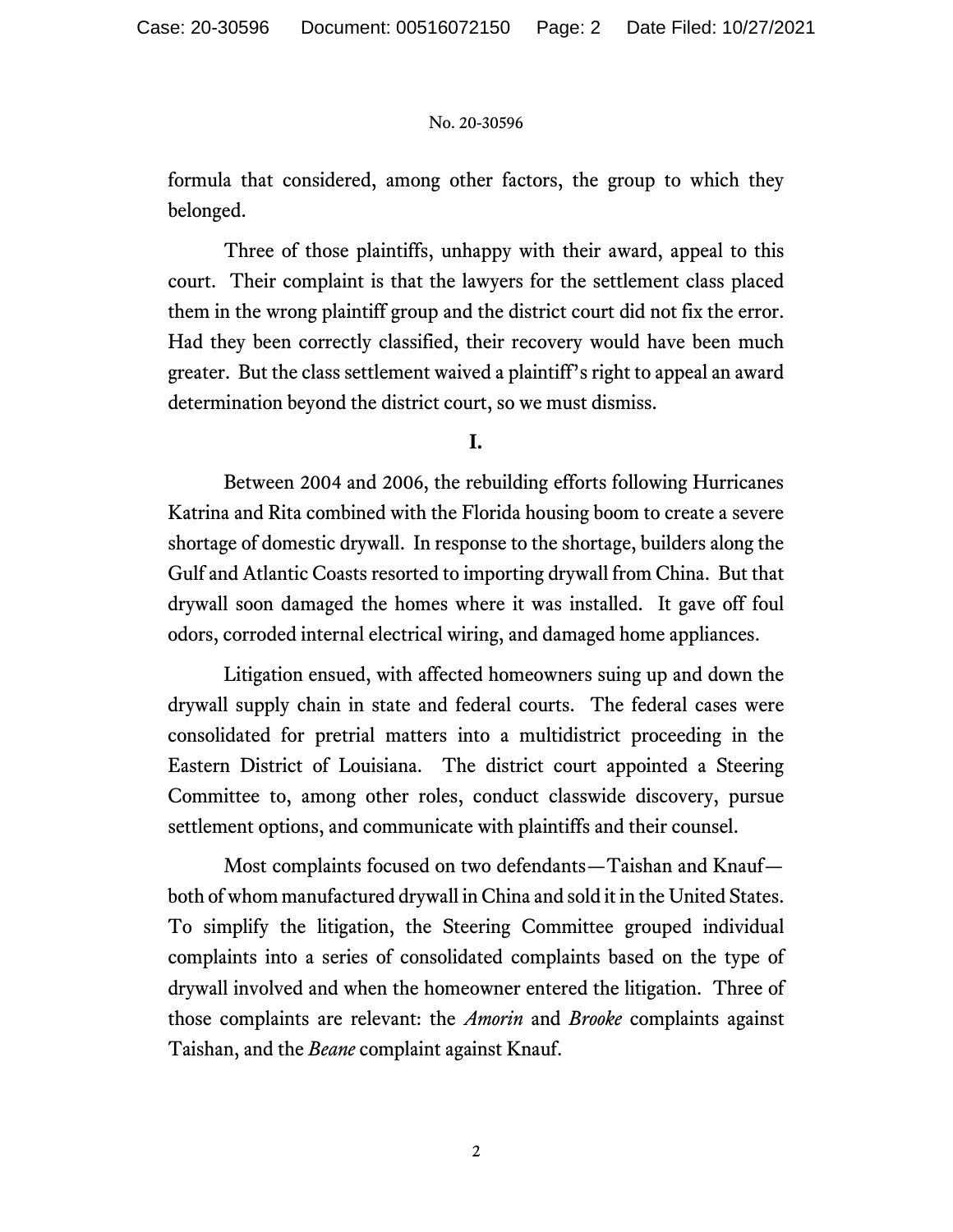Valentine Frego, Kim Frego and Fred Nolte owned homes in Alabama that used Taishan drywall. They hired a lawyer in Alabama who filed paperwork with the Steering Committee to trigger a claim against Taishan. But the Steering Committee inadvertently filed appellants in the *Beane*  complaint—a complaint against Knauf, not Taishan.

This initial misstep set in motion years of miscommunication between the Steering Committee and appellants' counsel. Appellants repeatedly asked the Steering Committee to confirm their status as Taishan plaintiffs. But the Steering Committee never gave a firm answer. For example, in 2015, appellants' counsel contacted the Steering Committee to "confirm that there is nothing further to do" to include appellants in the *Amorin* complaint. The Steering Committee responded: "If all your Taishan clients are on [a named complaint] and you have done [Plaintiff Fact Sheets] for them, you have nothing more to do." A few years later, the Steering Committee circulated to all plaintiffs a spreadsheet listing every outstanding claim against Taishan. After noticing that appellants were absent from the spreadsheet, their counsel again contacted the Steering Committee. This time, the Steering Committee responded that appellants were not on a Taishan complaint. But rather than correct the mistake, appellants' counsel added to it by responding that he "got [his] wires crossed somewhere" and that appellants were indeed "Knauf Plaintiffs, not Taishan."

In 2019, after a decade of litigation, Taishan agreed to a \$248 million class settlement. The agreement devised a formula called the "Allocation Model" to distribute the settlement funds among the class. One input in the formula was the group a plaintiff belonged to—*Amorin*, *Brooke*, or "absent class members," defined as "all other property owners" with damages attributable to Taishan drywall. When the case settled, each group was at a different stage of litigation. In *Amorin*, the district court had already entered judgment in favor of the plaintiffs. The *Brooke* litigation had not yet entered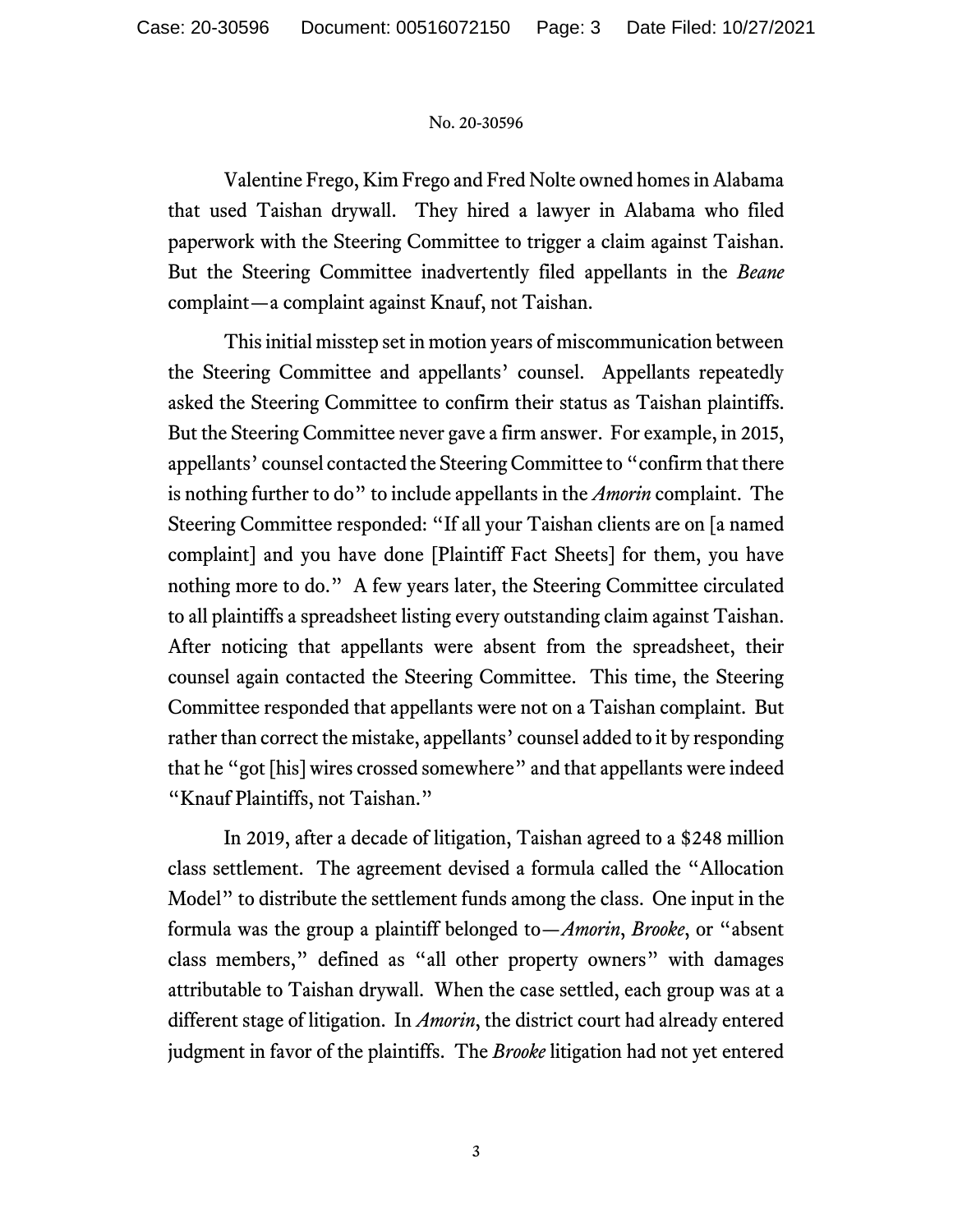discovery. And absent class members were furthest away from a recovery. So under the formula, an *Amorin* plaintiff would receive 100% of the damages calculated using the rest of the inputs, a *Brooke* plaintiff would receive 20%, and an absent class member would receive only 5%.

The agreement appointed a claims administrator to calculate each award and allowed plaintiffs to appeal their awards to the district court. But it prohibited further appeal to "any other court including the U.S. Court of Appeals for the Fifth Circuit," specifying that "such right of appeal [had] been knowingly and intentionally waived by each Settlement Class Member."

A few months after the district court preliminarily approved the settlement with Taishan, appellants' counsel finally realized his mistake. Because appellants had been erroneously listed on a Knauf complaint, they were going to leave the Taishan class settlement empty-handed. The only route for appellants to collect under the settlement was to file an absent class member claim. Although a missed deadline seemed to prevent appellants from filing as absent class members at this late juncture, the district court allowed them to do so.

While being treated as absent class members was better than nothing, it was not much. By recovering only 5% of their losses, appellants missed out on tens of thousands of dollars they would have received as *Amorin* or *Brooke*  plaintiffs. [1](#page-3-0)

To try and recover the larger amounts, appellantsfiled a motion under Rules 59(e) and 60(b) for relief from the district court's order allowing them

<span id="page-3-0"></span><sup>&</sup>lt;sup>1</sup> Settlement Class Counsel contend that appellants filed too late to be in the highest-paying *Amorin* group even if their claims had been properly classified from the beginning as ones brought against Taishan.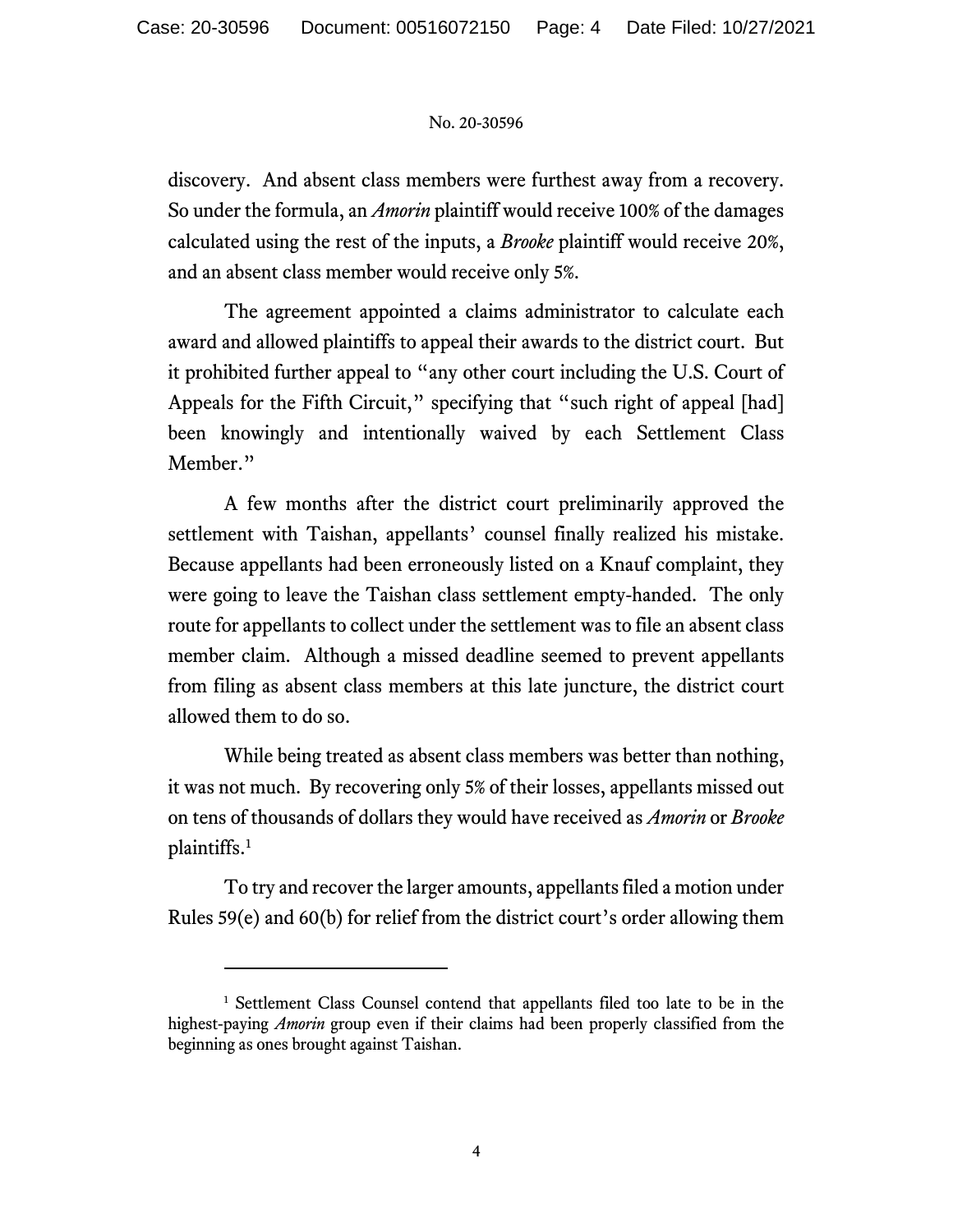to be absent class members. The motion asked to reclassify them as *Amorin*  or *Brooke* plaintiffs. Settlement Class Counsel—the lawyers for the class that settled with Taishan and defendants on appeal—opposed the motion, emphasizing that appellants' counsel had several opportunities to correct the omission but failed to do so until it was too late.

The district court rejected the motion. As an initial matter, the court noted that although the appellants' motion was styled as a motion for relief from judgment under Rules 59(e) and 60(b), neither rule applied because the district court had not entered an adverse judgment. The court instead treated the motion as an "appeal of the Claims Administrator's allocation amount determination." Although the court expressed sympathy for the appellants' plight, it could not overlook that their counsel missed several opportunities to realize and correct his mistake. This appeal followed. [2](#page-4-0)

<span id="page-4-0"></span><sup>&</sup>lt;sup>2</sup> This case comes to the court with an odd caption. Although the underlying litigation is between the class plaintiffs and Taishan, Settlement Class Counsel is listed as the appellee. We do not see similar appeals from settlement fund distributions in which class counsel is a party. Appeals like this one—those in which claimants appeal district court decisions reviewing settlement awards—arose during the *Deepwater Horizon* litigation. In those appeals, the claimants appealed against the party from whom they were seeking money, not counsel for the settlement class. *See, e.g.*, *Claimant ID 100250022 v. BP Expl. & Prod., Inc.*, 847 F.3d 167 (5th Cir. 2017); *Claimant ID 100001528 v. BP Expl. & Prod., Inc.*, 688 F. App'x 272 (5th Cir. 2017). It is understandable, then, that Settlement Class Counsel considered its brief to be "in the nature of an *amicus* submission."

There is a distinction, however, between this case and the *Deepwater Horizon* ones. The latter cases involved "open funds," with each successful claim resulting in additional money paid by BP. Samuel Issacharoff & D. Theodore Rave, *The BP Oil Spill Settlement and the Paradox of Public Litigation*, 74 La. L. Rev. 397, 398 (2014) (noting the openended nature of the BP settlement fund).That gave BP an active stake in appeals from amount allocation determinations. In contrast, the Taishan settlement involves "closed funds," which is a fixed amount of money that the defendant has already paid to the class. *See* Francis E. McGovern, *Second-Generation Dispute System Design Issues in Managing*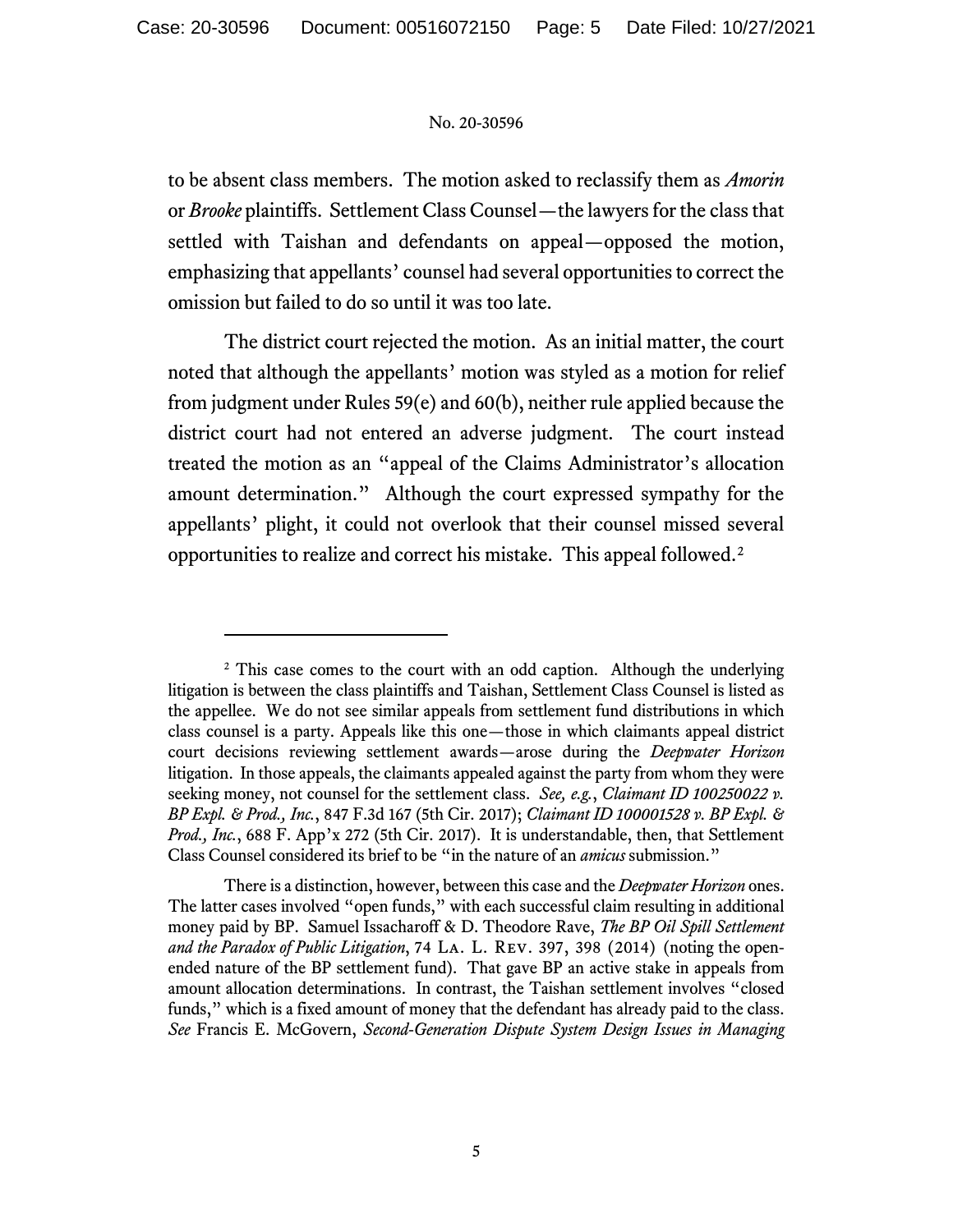# **II.**

We need not decide whether the district court erred when it refused to reclassify appellants as *Amorin* or *Brooke* plaintiffs. That is because the settlement agreement—to which appellants are parties—waives a plaintiff's right to challenge award determinations beyond the district court.

When a case settles, the parties give up their constitutional right to a jury trial. *See* U.S. CONST. amend. VII. It follows that they may also give up their statutory right to appeal. 15A CHARLES ALAN WRIGHT ET AL., Fed Prac. & Proc. § 3901 (2d ed. 2021) (recognizing that parties can waive the right to appeal "just as the parties by settlement can waive the right to decision of their disputes by any court and can stipulate to entry of a consent judgment").

Although appeal waivers eliminate an avenue for error correction, they also offer advantages. Among other things, appeal waivers promote finality and timely resolution. By agreeing to abide by the decision of a trial court, parties can "trade the risk of protracted appellate review for a one-shot opportunity before the district court." *MACTEC, Inc. v. Gorelick*, 427 F.3d 821, 830 (10th Cir. 2005). Appeal waivers can also serve as a bargaining chip to facilitate negotiation. *See United States v. Teeter*, 257 F.3d 14, 22 (1st Cir. 2001). And if the time and expense appeal waivers save can make them

Settlements, 24 OHIO ST. J. ON DISP. RESOL. 53, 66 (2008) (distinguishing between the two types of funds).

Although the open/closed fund distinction might explain why Taishan has no active stake in the case, it does not explain why Settlement Class Counsel does. Perhaps the claims administrator is the proper appellee. In any event, we need not decide this question because we conclude that appellants waived their right to appeal.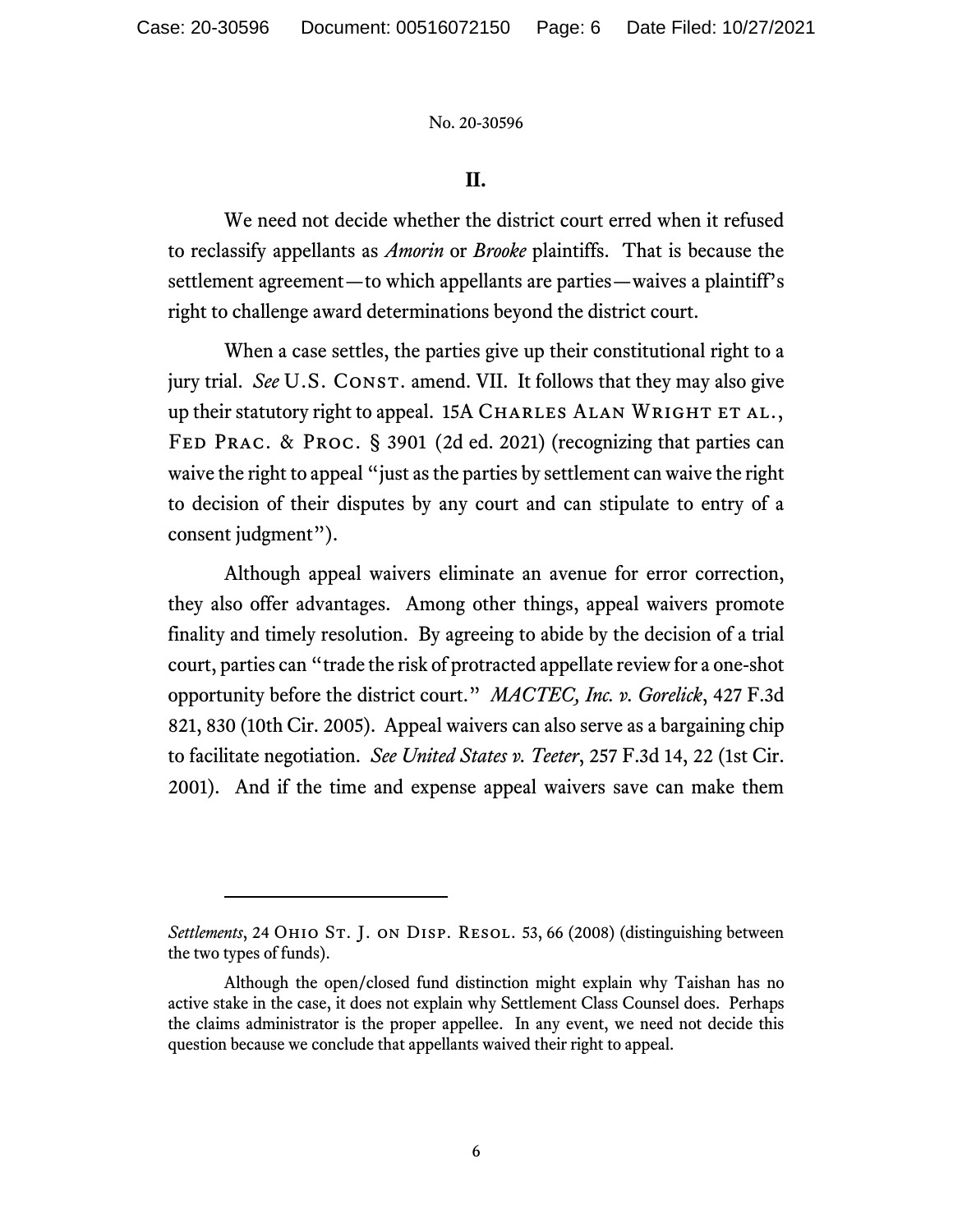attractive in ordinary litigation,<sup>[3](#page-6-0)</sup> these benefits are exponentially greater in the mass torts context.

In the *Deepwater Horizon* litigation that resulted in settlements with claims administration procedures like this one, we recognized that courts should "enforce an express waiver of the right to appeal from the district court's claim determinations." *In re Deepwater Horizon*, 934 F.3d 434, 441 (5th Cir. 2019). But such a waiver had to be explicit. We thus rejected the idea that the BP settlement contained an implicit waiver of the right to appeal to the court of appeals when it only mentioned the district court's "discretionary right" to review decisions of the claims administrator. *In re Deepwater Horizon*, 785 F.3d 986, 989, 997 (5th Cir. 2015).[4](#page-6-1)This silence about a possible appeal to our court meant the "parties [had] preserved their right to appeal" the district court's decisions. *Id.* at 997.

The explicit waiver lacking in BP's *Deepwater Horizon* settlement exists in the Taishan settlement. The waiver states that any "decision of the [district court] with respect to appeals from Allocation Amount determinations shall be final and binding . . . and there shall be no appeal to any other court including the U.S. Court of Appeals for the Fifth Circuit, such right of appeal having been knowingly and intentionally waived." It would be hard to draft a more explicit waiver. Indeed, a similar waiver in

<span id="page-6-0"></span><sup>&</sup>lt;sup>3</sup> Appeal waivers are common in criminal cases, in which defendants exchange them for plea bargains. We routinely enforce such waivers. *See, e.g.*, *United States v. Butler*, 7 F.4th 408, 413 (5th Cir. 2021); *United States v. Scallon*, 683 F.3d 680, 683–84 (5th Cir. 2012); *United States v. Bond*, 414 F.3d 542, 545–46 (5th Cir. 2005).

<span id="page-6-1"></span><sup>4</sup> Other settlement agreements in the *Deepwater Horizon* litigation, such as ones entered into by Halliburton and Transocean, had express language stating that a district court's review of a claims administrator's decision "shall be final and binding, and there shall be no appeal to any other court including the United States Court of Appeals for the Fifth Circuit." 934 F.3d at 441 (not deciding whether this waiver was enforceable because the appeal failed on the merits).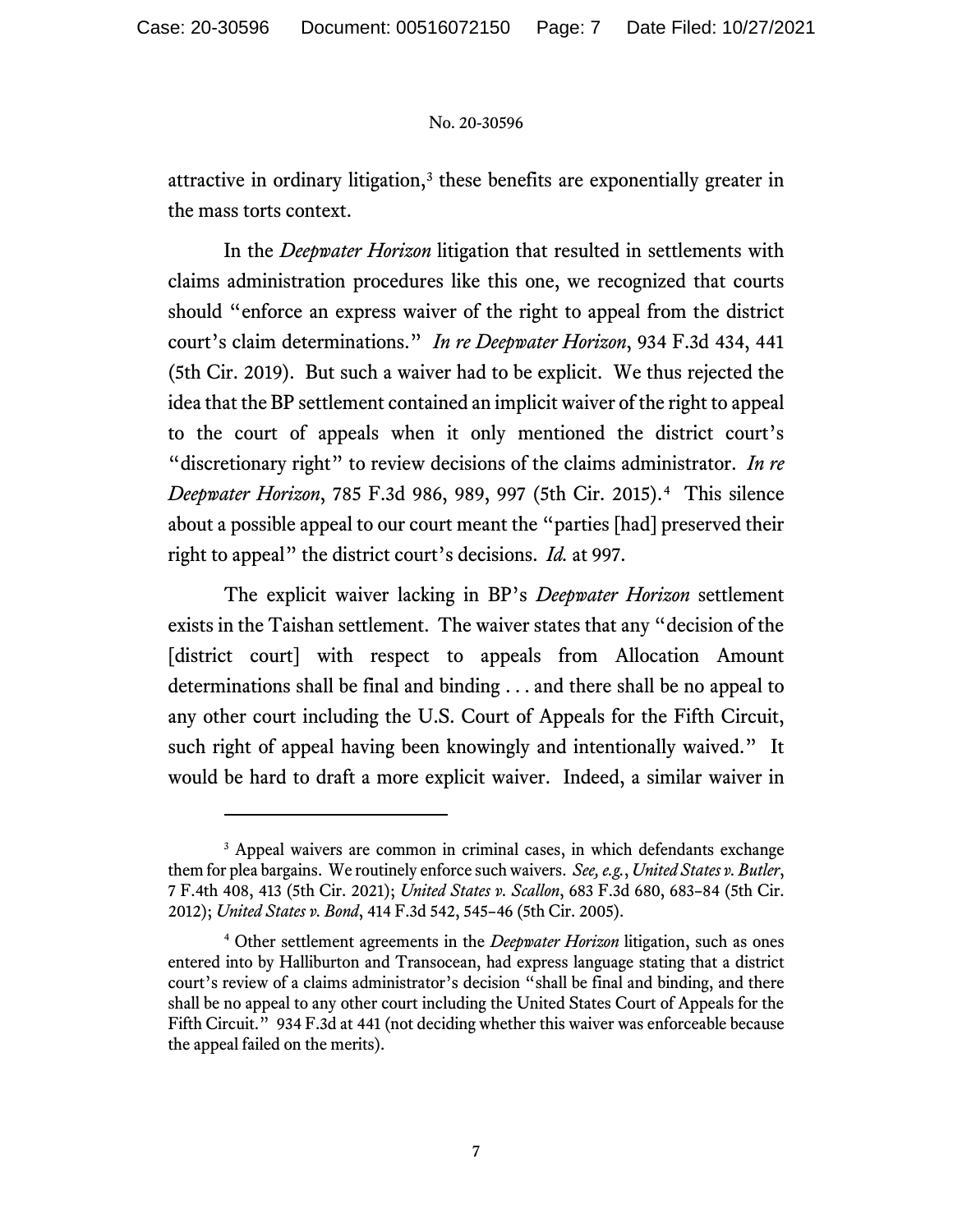another settlement that this multidistrict litigation produced prompted us to dismiss an appeal. *In re Chinese-Manufactured Drywall Prods. Liab. Litig.*, 794 F. App'x 387, 389 (5th Cir. 2019) ("[The district court's] decision on any objections will be final, with no further appeals permitted."); *see also Hill v. Schilling*, 495 F. App'x 480, 487 (5th Cir. 2012) (enforcing another waiver of the right to appeal to this court)*.* Not surprisingly, then, appellants do not dispute the validity of the express waiver in the Taishan settlement.

Instead, to get around what they concede is a valid waiver, appellants argue that they are not appealing their "Allocation Amount determination." They contend that the categorization of their claims is an administrative error separate from, or preliminary to, the determination of how much they are owed. The applicability of the waiver thus turns on whether the plaintiff's group classification is part of the "Allocation Amount determination."

The classification of a plaintiff's claim is a vital input in determining how much they receive. The settlement agreement defines "Allocation Amount" as the amount a class member is entitled to under the "Allocation Model," a mathematical formula that the claims administrator uses to calculate individual awards. That formula calls for an input of several variables, including "whether the claimant is an *Amorin* Plaintiff or a *Brooke*  Plaintiff, or an absent Class Member." The amount that appellants are entitled to thus depends in part—in fact, in large part—on their classification as absent class members. By objecting to one variable in the allocation formula, appellants are objecting to the determination of how much they are owed.

Consider another input that is plugged into the formula—the square footage of the affected property. According to appellants' logic, plaintiffs dissatisfied with the amount of their award could circumvent the appeal waiver by framing their objection as an "administrative error" in inputting